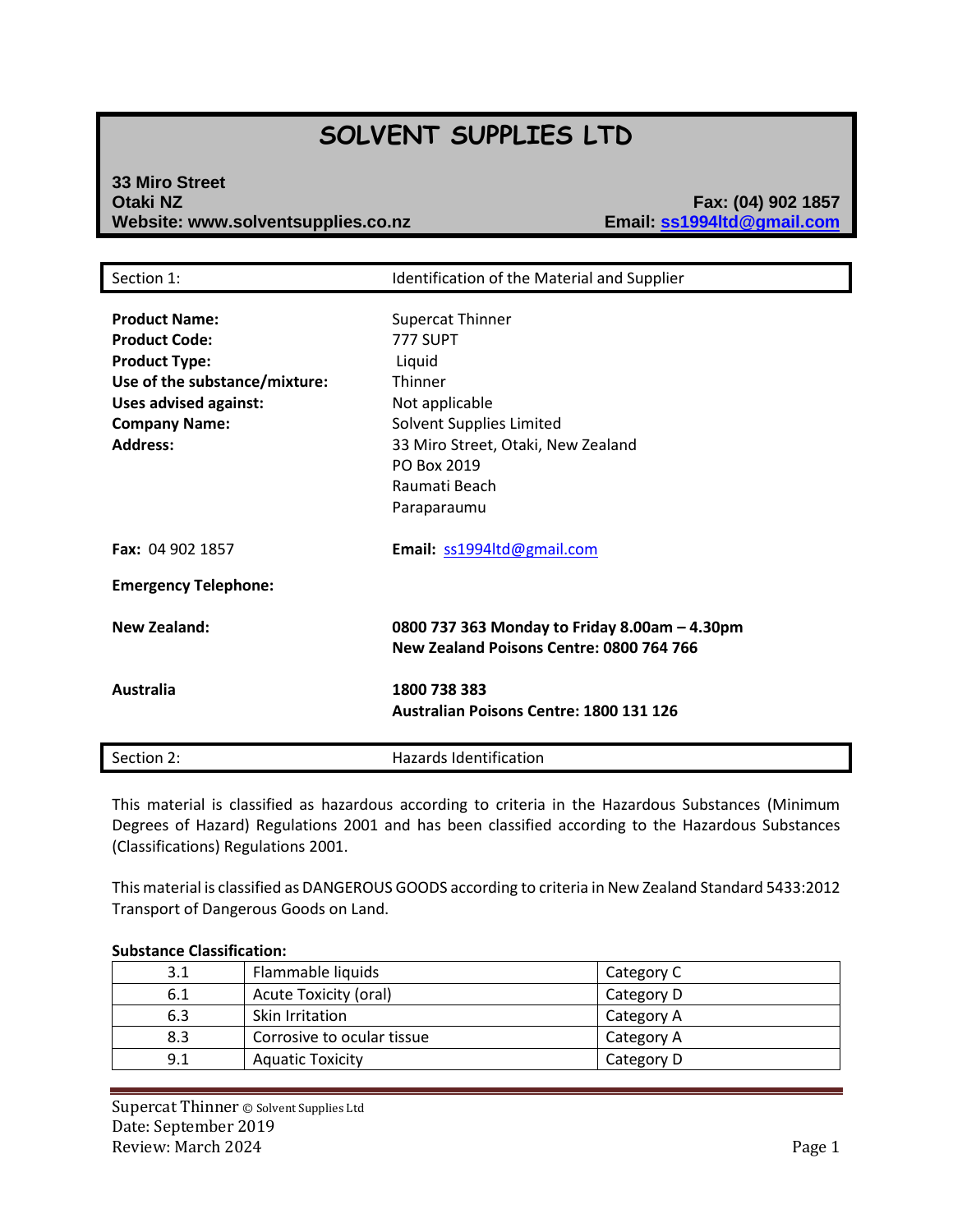| - - | Terrestrial Vertebrate Eco-toxicity | ategory ' |
|-----|-------------------------------------|-----------|

**Signal Word: DANGER**



### **Hazard statements:**

- $\leftarrow$  Flammable liquid and vapour.
- $\frac{1}{\sqrt{2}}$  Harmful if swallowed.
- $\leftarrow$  Causes skin irritation.
- $\leftarrow$  Causes serious eye damage.
- $\ddot{\bullet}$  Harmful to aquatic life.
- $\frac{1}{\sqrt{1}}$  Harmful to terrestrial vertebrates.

### **Prevention:**

Wear protective gloves. Wear eye or face protection. Keep away from ignition sources such as heat/sparks/open flame. No smoking. Use explosion-proof electrical, ventilating, lighting and all materialhandling equipment. Use only non-sparking tools. Take precautionary measures against static discharge. Keep container tightly closed. Avoid release into the environment. Do not eat, drink or smoke when using this product. Wash thoroughly after handling.

#### **Response:**

Immediately call a Poison Centre or doctor/physician. **If swallowed:** Rinse mouth. **If on skin (or hair):**  Remove/take off immediately all contaminated clothing and wash before re-use. Rinse skin with water (or shower). Wash with plenty of soap and water. If skin irritation occurs, get medical advice/attention. **If in eyes:** Rinse cautiously with water for several minutes. Remove contact lenses if present and easy to do. Continue rinsing.

### **Storage:**

Store in a well-ventilated place. Keep cool.

### **Disposal:**

Dispose of contents and container in accordance with all local, regional, national and international regulations.

### **Other hazards which do not result in classification:**

Prolonged or repeated contact may dry skin and cause irritation.

**Symbol:**



Section 3: Composition/Information on Ingredients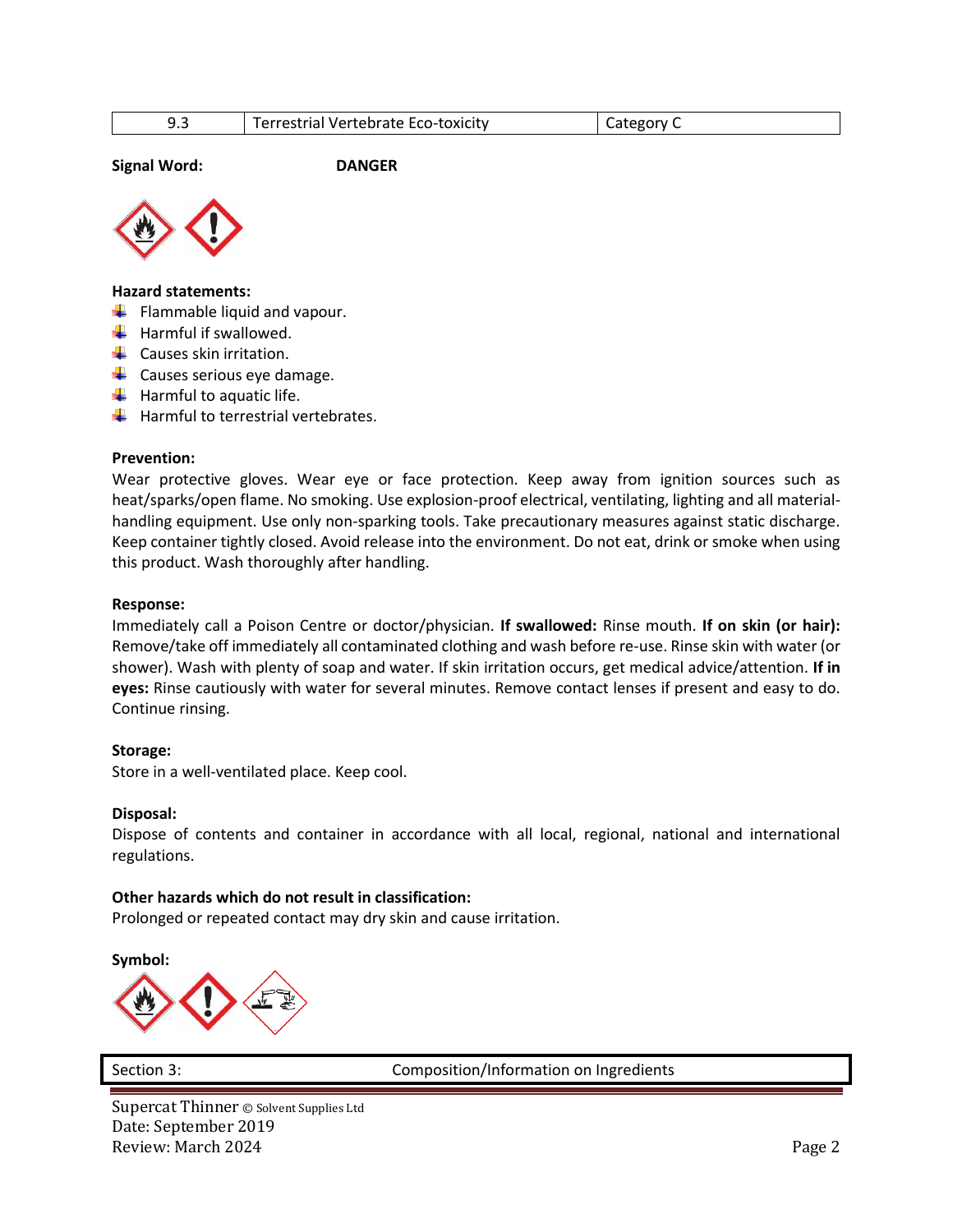### **Substance/Mixture:** Mixture

### **CAS Number/Other Identifiers:**

| <b>Chemical Ingredient:</b>     | <b>CAS No:</b> | <b>Proportion %</b> |
|---------------------------------|----------------|---------------------|
| butan-1-ol:                     | 71-36-3        | 30-60               |
| n-butyl acetate:                | 123-86-4       | $30 - 60$           |
| 4-hydroxy-4-methylpentan-2-one: | 123-42-2       | $10 - 30$           |

There are no additional ingredients present which, within current knowledge of the supplier and in the concentrations applicable, are classified as hazardous to health or the environment or have an OEL and hence require reporting in this section.

Occupational exposure limits, if available, are listed in Section 8.

| Section 4: | First Aid Measures |
|------------|--------------------|
|            |                    |

### **Description of Necessary First Aid Measures:**

| Ingestion:           | If swallowed, seek medical advice immediately and show the container or label.         |
|----------------------|----------------------------------------------------------------------------------------|
|                      | Keep person warm and at rest. DO NOT induce vomiting.                                  |
| <b>Skin Contact:</b> | Remove contaminated clothing and shoes. Wash skin thoroughly with soap and             |
|                      | water or use recognized skin cleanser. DO NOT use solvents or thinners.                |
| <b>Eye Contact:</b>  | Check and remove any contact lenses. Immediately flush eyes with running water         |
|                      | for at least 15 minutes, keeping eyelids open. Seek immediate medical attention.       |
| Inhalation:          | Remove to fresh air. Keep person warm and at rest. If not breathing, or if             |
|                      | breathing is irregular or if respiratory arrest occurs, provide artificial respiration |
|                      | or oxygen by trained personnel.                                                        |

# **Potential Acute Health Effects:**

| <b>Eye Contact:</b>  | Causes serious eye damage.                        |
|----------------------|---------------------------------------------------|
| Inhalation:          | No known significant effects or critical hazards. |
| <b>Skin Contact:</b> | Causes skin irritation. Defatting to the skin.    |
| Ingestion:           | Harmful if swallowed.                             |

### **Over-Exposure Signs/Symptoms:**

| <b>Eye Contact:</b>  | Adverse symptoms may include: pain, watering and redness.                        |
|----------------------|----------------------------------------------------------------------------------|
| Inhalation:          | No specific data.                                                                |
| <b>Skin Contact:</b> | Adverse symptoms may include: pain or irritation, redness, dryness, cracking and |
|                      | blistering.                                                                      |
| Ingestion:           | Adverse symptoms may include stomach pains.                                      |

### **Indication of immediate medical attention and special treatment needed, if necessary:**

| <b>Specific Treatments:</b> | Not available.                                                            |
|-----------------------------|---------------------------------------------------------------------------|
| <b>Notes to Physician:</b>  | No specific treatment. Treat symptomatically. Contact poison treatment    |
|                             | specialist immediately if large quantities have been ingested or inhaled. |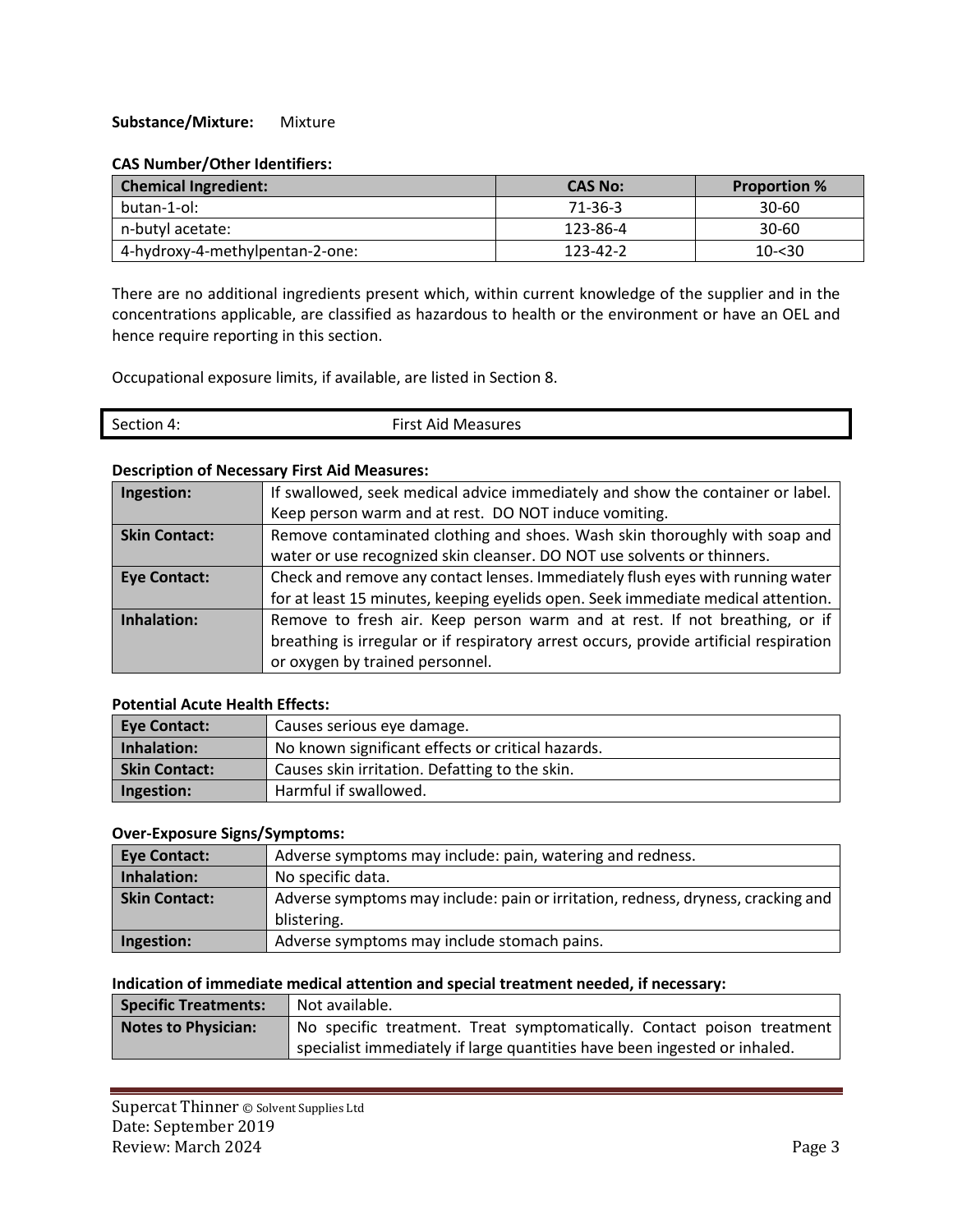| <b>Protection</b> |  | of first- No action shall be taken involving any personal risk or without suitable |
|-------------------|--|------------------------------------------------------------------------------------|
| aiders:           |  | training. If it is suspected that fumes are still present, the rescuer should wear |
|                   |  | appropriate mask or self-contained breathing apparatus. It may be dangerous        |
|                   |  | to the person providing aid to give mouth-to-mouth resuscitation. Wash             |
|                   |  | contaminated clothing thoroughly with water before removing it, or wear            |
|                   |  | gloves.                                                                            |

**See toxicological information (Section 11).**

| Section 5: | <b>Fire Fighting Measures</b> |
|------------|-------------------------------|
|            |                               |

# **Extinguishing Media:**

| Suitable:                            | Use dry chemical, CO <sub>2</sub> , water spray (fog) or foam.          |
|--------------------------------------|-------------------------------------------------------------------------|
| <b>Not suitable:</b>                 | Do not use water jet.                                                   |
| Specific hazards arising from        | Flammable liquid and vapour. In a fire or if heated, a pressure will    |
| the chemical:                        | occur and the container may burst with the risk of a subsequent         |
|                                      | explosion. Runoff to sewer may create fire or explosion hazard. This    |
|                                      | material is harmful to aquatic life. Fire water contaminated with this  |
|                                      | material must be contained and prevented from being discharged to       |
|                                      | any waterway, sewer or drain.                                           |
| <b>Hazardous</b><br>thermal          | Decomposition products may include carbon oxides.                       |
| decomposition products:              |                                                                         |
| <b>Hazchem Code:</b>                 | Not available.                                                          |
| <b>Special Precautions for Fire-</b> | Promptly isolate the scene by removing all persons from the vicinity of |
| fighters:                            | the incident if there is a fire. No action shall be taken involving any |
|                                      | personal risk or without suitable training. Move containers from fire   |
|                                      | area if this can be done without risk. Use water spray to keep fire-    |
|                                      | exposed containers cool.                                                |
| Special protective equipment         | Fire-fighters should wear appropriate equipment and self-contained      |
| for fire-fighters:                   | breathing apparatus (SCBA) with a full face-piece operated in positive  |
|                                      | pressure mode.                                                          |

|--|

| Personal<br>precautions,                                | No action shall be taken involving any personal risk or without                                                                                                                                                                                                                                                                                         |  |
|---------------------------------------------------------|---------------------------------------------------------------------------------------------------------------------------------------------------------------------------------------------------------------------------------------------------------------------------------------------------------------------------------------------------------|--|
| protective<br>equipment<br>and<br>emergency procedures: | suitable training. Evacuate surrounding areas. Keep unnecessary and<br>unprotected personnel from entering. Do not touch or walk through<br>split material. Shut off all ignition sources. No flares, smoking or<br>flames in hazard area. Do not breathe vapour or mist. Provide<br>adequate ventilation. Wear appropriate respirator when ventilation |  |
|                                                         | is inadequate. Put on appropriate personal protective equipment (see<br>Section 8).                                                                                                                                                                                                                                                                     |  |
| <b>Environmental precautions:</b>                       | Avoid dispersal of spilt material and runoff and contact with soil,                                                                                                                                                                                                                                                                                     |  |
|                                                         | waterways, drains and sewers. Inform the relevant authorities if the                                                                                                                                                                                                                                                                                    |  |
|                                                         | product has caused environmental pollution (sewers, waterways, soil                                                                                                                                                                                                                                                                                     |  |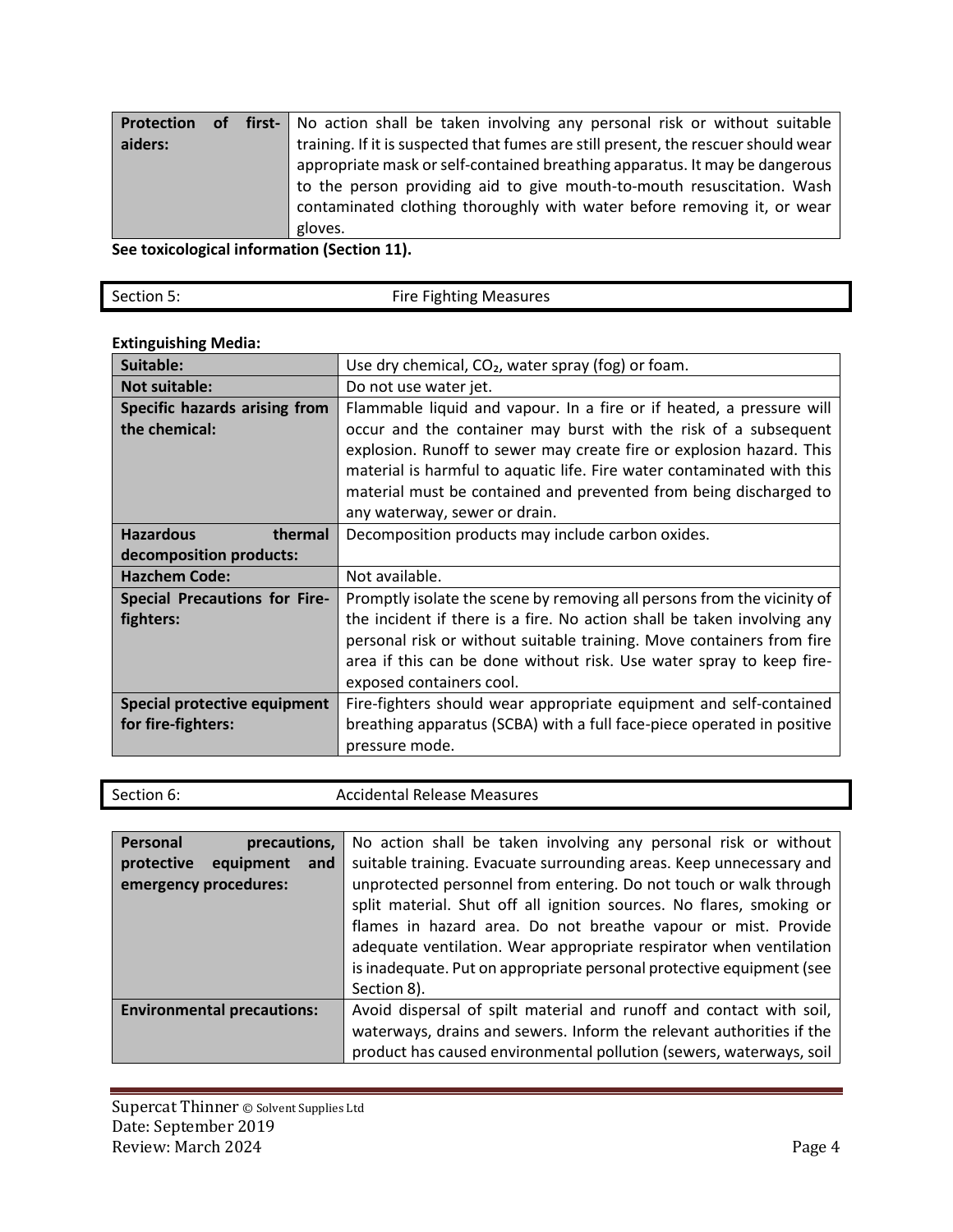| or air). Water polluting material. May be harmful to the environment, |  |  |
|-----------------------------------------------------------------------|--|--|
| if released in large quantities.                                      |  |  |

### **Minor Spills:**

Stop leak of without risk. Move containers from spill area. Dilute with water and mop up if water-soluble. Alternatively, or if water-insoluble, absorb with an inert dry material and place in an appropriate waste disposal container. Use spark-proof tools and explosion-proof equipment. Dispose of via a licensed waste disposal contractor.

### **Major Spills:**

Stop leak of without risk. Move containers from spill area. Approach the release from upwind. Prevent entry into sewers, water courses, basements or confined areas. Wash spillages into an effluent treatment plant or proceed as follows. Contain and collect spillage with non-combustible, absorbent material e.g. sand, earth, vermiculite, or diatomaceous earth and place in container for disposal according to local regulations (see Section 13). Use spark-proof tools and explosion-proof equipment. Dispose of via a licensed waste disposal contractor. Contaminated absorbent material may pose the same hazard as the spilt product. Note: See Section 1 for emergency contact information and Section 13 for waste disposal.

### Section 7: Section 7: Section 7: Section 7: Section 7: Section 7: Section 3: Section 3: Section 3: Section 4: Section 4: Section 4: Section 4: Section 4: Section 4: Section 4: Section 4: Section 4: Section 4: Section 4: Se

### **Precautions for safe handling:**

Put on appropriate personal protective equipment (see Section 8). Eating, drinking and smoking should be prohibited in areas where this material is handled, stored and processed. Workers should wash hands and face before eating, drinking and smoking. Remove contaminated clothing and protective equipment before entering eating areas. Do not get in eye or on skin or clothing. Do not breathe vapour or mist. Do not ingest. Avoid release to the environment. Use only with adequate ventilation. Wear appropriate respirator when ventilation is inadequate. Do not enter storage areas and confined spaces unless adequately ventilated. Keep in the original container or an approved alternative made from a compatible material, kept tightly closed when not in use. Store and use away from heat, sparks, open flame or any other ignition source. Use explosion-proof electrical (ventilating, lighting and material) handling equipment. Use only non-sparking tools. Take precautionary measures against electro-static discharges. To avoid fire or explosion, dissipate static electricity during transfer by earthing and bonding containers and equipment before transferring material. Empty containers retain product residue and can be hazardous. Do not re-use container.

### **Conditions for safe storage including incompatible materials:**

Do not store above 50°C (122°F). Store in accordance with local regulations. Store in a segregated and approved area. Store in original container protected from direct sunlight in a dry, cool and well-ventilated area away from incompatible materials (see Section 10) and food and drink. Eliminate all ignition sources. Separate from oxidizing materials. Keep container tightly closed and sealed until ready for use. Containers that have been opened must be carefully resealed and kept upright to prevent leakage. Do not store in unlabeled containers. Use appropriate containment to avoid environmental contamination. See Section 10 for incompatible materials before handling or use.

Section 8: Exposure Controls/Personal Protection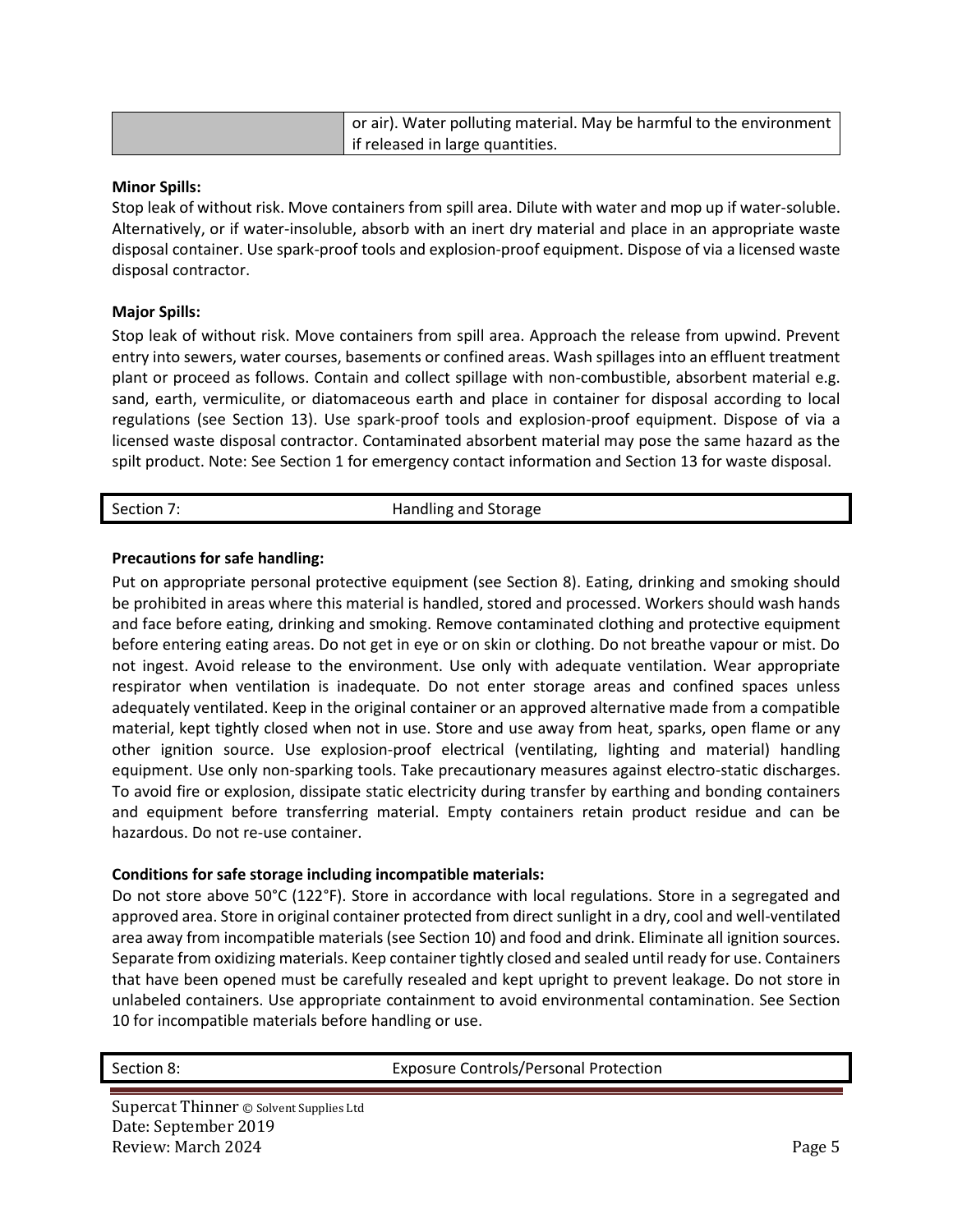### **Control Parameters:**

| <b>Ingredient Name</b>          | <b>Exposure Limits:</b>                    |  |  |  |
|---------------------------------|--------------------------------------------|--|--|--|
| butan-1-ol:                     | NZ HSWA 2015 (New Zealand, 6/2016)         |  |  |  |
|                                 | Absorbed through skin.                     |  |  |  |
|                                 | WES-Ceiling: 150 mg/m <sub>3</sub>         |  |  |  |
|                                 | WES-Ceiling: 50 mg/m <sub>3</sub>          |  |  |  |
| n-butyl acetate:                | NZ HSWA 2015 (New Zealand, 6/2016)         |  |  |  |
|                                 | WES-STEL: 950 mg/m <sub>3</sub> 15 minutes |  |  |  |
|                                 | WES-STEL: 200 ppm 15 minutes               |  |  |  |
|                                 | WES-TWA: 713 mg/m <sub>3</sub> 8 hours     |  |  |  |
|                                 | WES-TWA: 150 ppm 8 hours                   |  |  |  |
| 4-hydroxy-4-methylpentan-2-one: | NZ HSWA 2015 (New Zealand, 6/2016)         |  |  |  |
|                                 | WES-TWA: 238 mg/m <sub>3</sub> 8 hours     |  |  |  |
|                                 | WES-TWA: 50 ppm 8 hours                    |  |  |  |

# **Recommended Monitoring Procedures:**

If this product contains ingredients with exposure limits, personal, workplace or atmosphere or biological monitoring may be required to determine the effectiveness of the ventilation or other control measures and/or the necessity to use respiratory protective equipment. Reference should be made to appropriate monitoring standards. Reference to national guidance documents for methods for the determination of hazardous substances will also be required.

# **Appropriate Engineering Controls:**

Use only with adequate ventilation. Use process enclosures, local exhaust ventilation or other engineering controls to keep worker exposure to airborne contaminants below any recommended or statutory limits. The engineering controls also need to keep gas, vapour or dust concentrations below any lower explosive limits. Use explosion-proof ventilation equipment.

# **Environmental Exposure Controls:**

Emissions from ventilation or work process equipment should be checked to ensure they comply with the requirements of environmental protection legislation. In some cases, fume scrubbers, filters or engineering modifications to the process equipment will be necessary to reduce emissions to acceptable levels.

### *Individual Protection Measures:*

### **Hygiene measures:**

Wash hands, forearms and face thoroughly after handling chemical products before eating, smoking and using the lavatory and at the end of the working period. Appropriate techniques should be used to remove potentially contaminated clothing. Wash contaminated clothing before re-using. Ensure that eyewash stations and safety showers are close to the workstation location.

### **Respiratory Protection:**

Respirator selection must be based on known or anticipated exposure levels, the hazards of the product and the safe working limits of the selected respirator. If workers are exposed to concentrations above the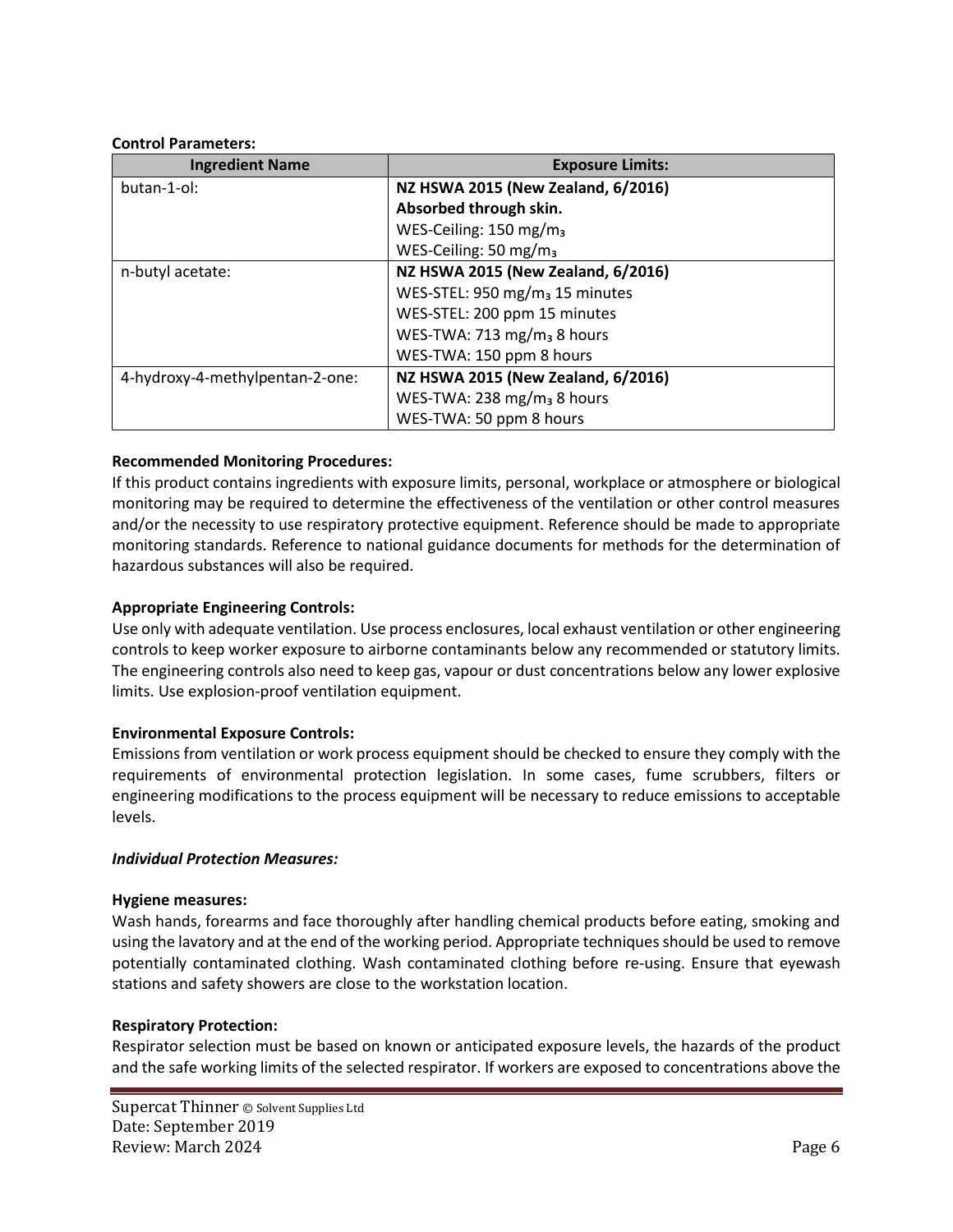exposure limit, they must use appropriate certified respirators. Use a properly fitted, air-purifying or airfed respirator complying with an approved standard if a risk assessment indicates this is necessary.

### **Hand Protection:**

Chemical-resistant, impervious gloves complying with an approved standard should be worn at all times when handling chemical products if a risk assessment indicates this is necessary. Considering the parameters specified by the glove manufacturer, check during use that the gloves are still retaining their protective properties. It should be noted that the time to breakthrough for any glove material may be different for different glove manufacturers. In the case of mixtures, consisting of several substances, the protection time of the gloves cannot be accurately estimated.

### **Gloves:**

For prolonged or repeated handling, use the following type of gloves: *Recommended:* Butyl rubber and neoprene. *May be used:* Polyvinyl alcohol (PVA), Viton (R) and nitrile rubber.

# **Eye Protection:**

Chemical splash goggles and face shield.

### **Skin Protection:**

Personal protective equipment for the body should be selected based on the task being performed and the risks involved and should be approved by a specialist before handling this product. When there is a risk of ignition from static electricity, wear anti-static protective clothing. For the greatest protection from static discharges, clothing should include anti-static overalls, boots and gloves.

| Section 9:                                  | <b>Physical and Chemical Properties</b>       |
|---------------------------------------------|-----------------------------------------------|
|                                             |                                               |
| Appearance:                                 |                                               |
| <b>Physical State:</b>                      | Liquid                                        |
| Colour:                                     | Clear                                         |
| Odour:                                      | Not available                                 |
| <b>Odour Threshold:</b>                     | Not available                                 |
| pH:                                         | Not available                                 |
| <b>Melting Point:</b>                       | Not available                                 |
| <b>Boiling Point:</b>                       | 118°C (244.4°F)                               |
| Flash Point:                                | Closed cup: 27°C (80.6°F)                     |
| <b>Material Supports Combustion:</b>        | Yes                                           |
| Flammability (solid, gas):                  | Not available                                 |
| Lower & Upper Explosive (Flammable) Limits: | Lower: 1% Upper: 11.2%                        |
| Vapour Pressure:                            | Not available                                 |
| <b>Relative Density:</b>                    | 0.86                                          |
| Bulk Density (g/cm <sub>3</sub> ):          | 0.8565                                        |
| Solubility:                                 | Soluble in the following material: cold water |
| Partition coefficient: n-octanol/water:     | Not available                                 |
| Auto-Ignition Temperature:                  | Not available                                 |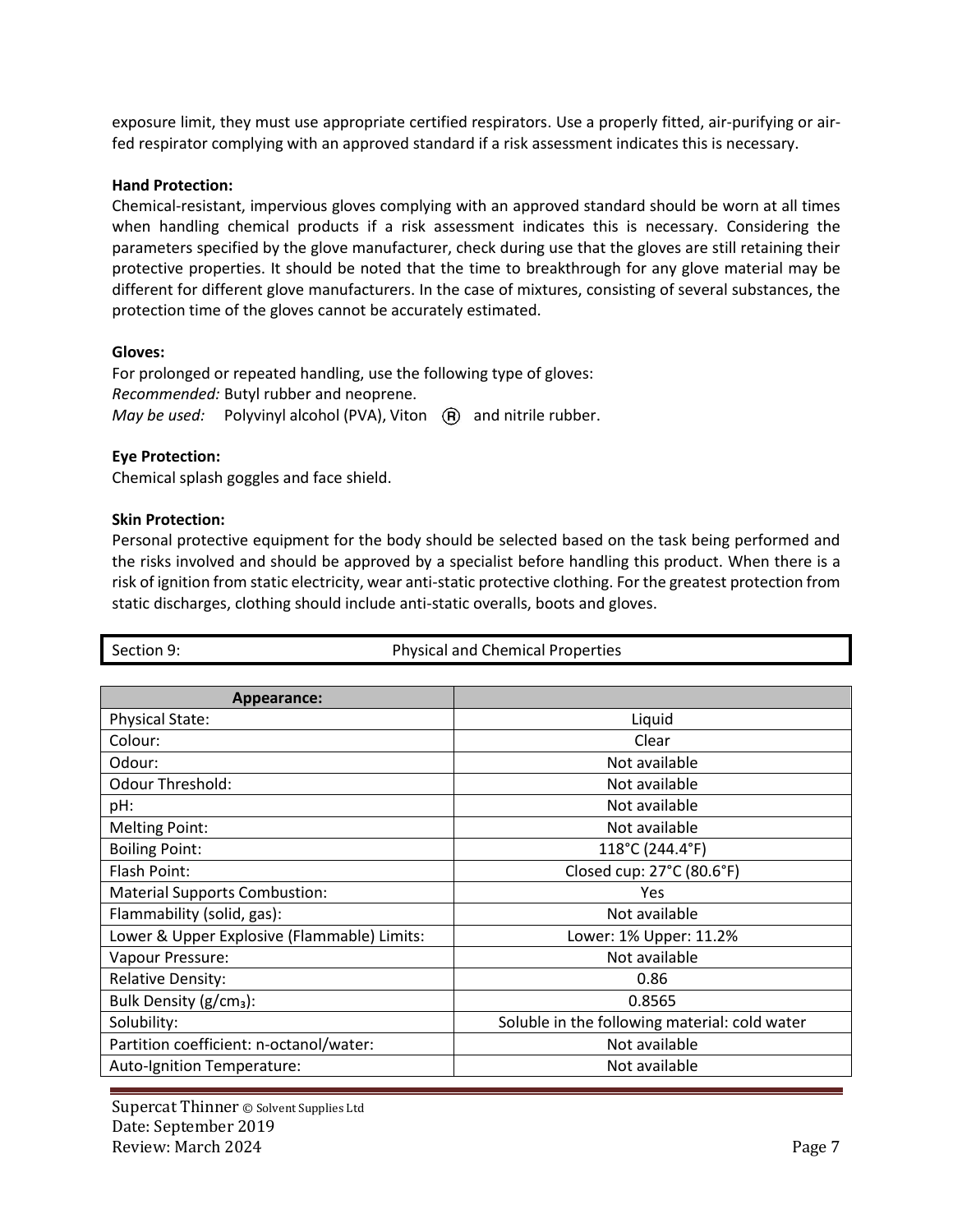| Decomposition Temperature: | Not available                                      |
|----------------------------|----------------------------------------------------|
| Viscosity:                 | Kinematic (40°C/104°F): <0.14 cm $_2$ /s (<14 cSt) |

| ınn<br>Τ<br>. .<br>. . |  |
|------------------------|--|

Section 10: Section 10: Stability and Activity

| <b>Stability:</b><br>Stable under recommended storage and handling conditions (see<br>Section 7).<br><b>Possibility Of Hazardous Reactions:</b><br>Under normal conditions of storage and use, hazardous reactions |
|--------------------------------------------------------------------------------------------------------------------------------------------------------------------------------------------------------------------|
|                                                                                                                                                                                                                    |
|                                                                                                                                                                                                                    |
|                                                                                                                                                                                                                    |
| will not occur.                                                                                                                                                                                                    |
| <b>Conditions To Avoid:</b><br>Avoid all possible sources of ignition (spark or flame). Do not                                                                                                                     |
| pressurize, cut, weld, braze, solder, drill, grind or expose                                                                                                                                                       |
| containers to heat or sources of ignition.                                                                                                                                                                         |
| <b>Incompatible Materials:</b><br>Reactive or incompatible with the following materials: Oxidizing                                                                                                                 |
| materials, strong acids and strong alkalis.                                                                                                                                                                        |
| <b>Hazardous Decomposition Product:</b><br>Depending on conditions, decomposition products may include                                                                                                             |
| the following material: Carbon oxides.                                                                                                                                                                             |
| <b>Hazardous Polymerization:</b><br>Under normal conditions of storage and use,<br>hazardous                                                                                                                       |
| polymerization will not occur.                                                                                                                                                                                     |

| Toxicological Information<br>Section 11: |
|------------------------------------------|
|                                          |

# **Information on Likely Routes of Exposure:**

| Ingestion:           | Harmful if swallowed.                             |
|----------------------|---------------------------------------------------|
| <b>Eye Contact:</b>  | Causes serious eye damage.                        |
| <b>Skin Contact:</b> | Causes skin irritation: Defatting to the skin.    |
| Inhalation:          | No known significant effects or critical hazards. |

# **Symptoms Related To The Physical, Chemical and Toxicological Characteristics:**

| Ingestion:           | Adverse symptoms may include stomach pains.                              |
|----------------------|--------------------------------------------------------------------------|
| <b>Eye Contact:</b>  | Adverse symptoms may include the following: Pain, watering and redness.  |
| <b>Skin Contact:</b> | Adverse symptoms may include the following: Pain or irritation, redness, |
|                      | dryness, cracking and blistering may occur.                              |
| Inhalation:          | No specific data.                                                        |

# *Delayed and immediate effects as well as chronic effects from short and long term exposure:*

# **Acute Toxicity:**

| <b>Product/Ingredient Name:</b> | <b>Result:</b>                | <b>Species:</b> | Dose:                  | <b>Exposure:</b> |
|---------------------------------|-------------------------------|-----------------|------------------------|------------------|
| butan-1-ol:                     | <b>LC50 Inhalation Vapour</b> | Rat             | 2400 mg/m <sub>3</sub> | 4 hours          |
|                                 | <b>LC50 Inhalation Vapour</b> | Rat             | 8000 ppm               | 4 hours          |
|                                 | LD50 Dermal                   | Rabbit          | 3400 mg/kg             |                  |
|                                 | LD50 Oral                     | Rat             | 790 mg/kg              |                  |
| n-butyl acetate:                | <b>LC50 Inhalation Vapour</b> | Rat             | $>21.1$ mg/l           | 4 hours          |
|                                 | <b>LC50 Inhalation Vapour</b> | Rat             | 2000 ppm               | 4 hours          |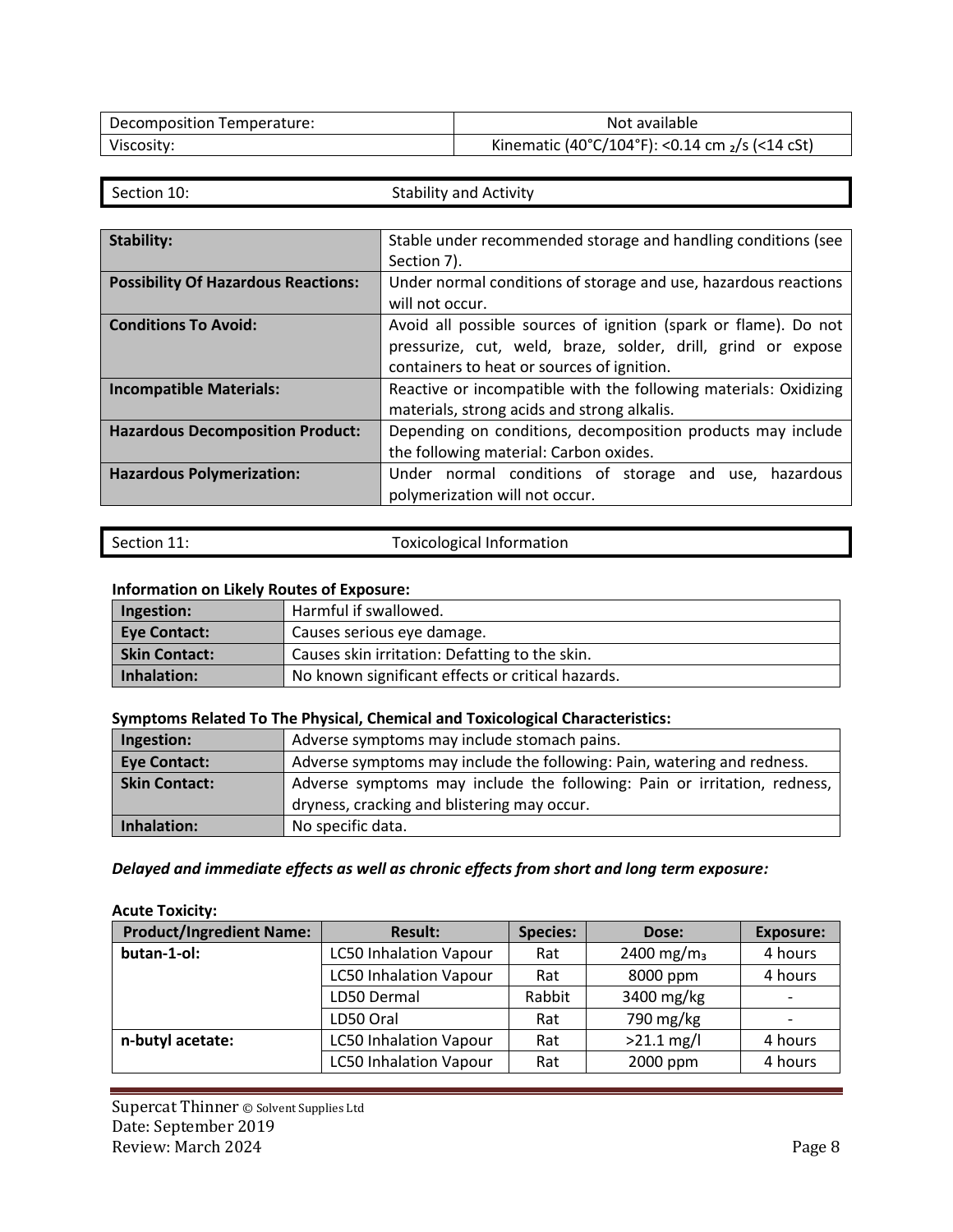|                     | LD50 Dermal | Rabbit | $>17600$ mg/kg | $\overline{\phantom{a}}$ |
|---------------------|-------------|--------|----------------|--------------------------|
|                     | LD50 Oral   | Rat    | $10.768$ g/kg  | $\overline{\phantom{0}}$ |
| 4-hydroxy-4-        | LD50 Dermal | Rabbit | 13500 mg/kg    |                          |
| methylpentan-2-one: |             |        |                |                          |
|                     | LD50 Oral   | Rat    | 2520 mg/kg     | $\overline{\phantom{0}}$ |

**Conclusion/Summary:** There is no data available on the mixture itself.

# *Irritation/Corrosion:*

### **Conclusion/Summary:**

| Skin:               | There is no data available on the mixture itself. |  |
|---------------------|---------------------------------------------------|--|
| Eyes:               | There is no data available on the mixture itself. |  |
| <b>Respiratory:</b> | There is no data available on the mixture itself. |  |

### *Sensitization:*

**Conclusion/Summary:**

| Skin:               | There is no data available on the mixture itself. |
|---------------------|---------------------------------------------------|
| <b>Respiratory:</b> | There is no data available on the mixture itself. |

# *Potential Chronic Health Effects:*

| General:                      | Prolonged or repeated contact can de-fat the skin and lead to irritation, |  |
|-------------------------------|---------------------------------------------------------------------------|--|
|                               | cracking and/or dermatitis.                                               |  |
| <b>Carcinogenicity:</b>       | No known significant effects or critical hazards.                         |  |
| Mutagenicity:                 | No known significant effects or critical hazards.                         |  |
| Teratogenicity:               | No known significant effects or critical hazards.                         |  |
| <b>Developmental Effects:</b> | No known significant effects or critical hazards.                         |  |
| <b>Fertility Effects:</b>     | No known significant effects or critical hazards.                         |  |

# *Chronic Toxicity:*

Not available

### *Carcinogenicity:*

| <b>Conclusion/Summary:</b><br>There is no data available on the mixture itself. |  |
|---------------------------------------------------------------------------------|--|
|---------------------------------------------------------------------------------|--|

# *Mutagenicity:*

| There is no data available on the mixture itself.<br><b>Conclusion/Summary:</b> |
|---------------------------------------------------------------------------------|
|---------------------------------------------------------------------------------|

### *Teratogenicity:*

### *Reproductive Toxicity:*

| <b>Conclusion/Summary:</b> There is no data available on the mixture itself. |
|------------------------------------------------------------------------------|
|------------------------------------------------------------------------------|

Not available.

### *Aspiration Hazard:*

Not available.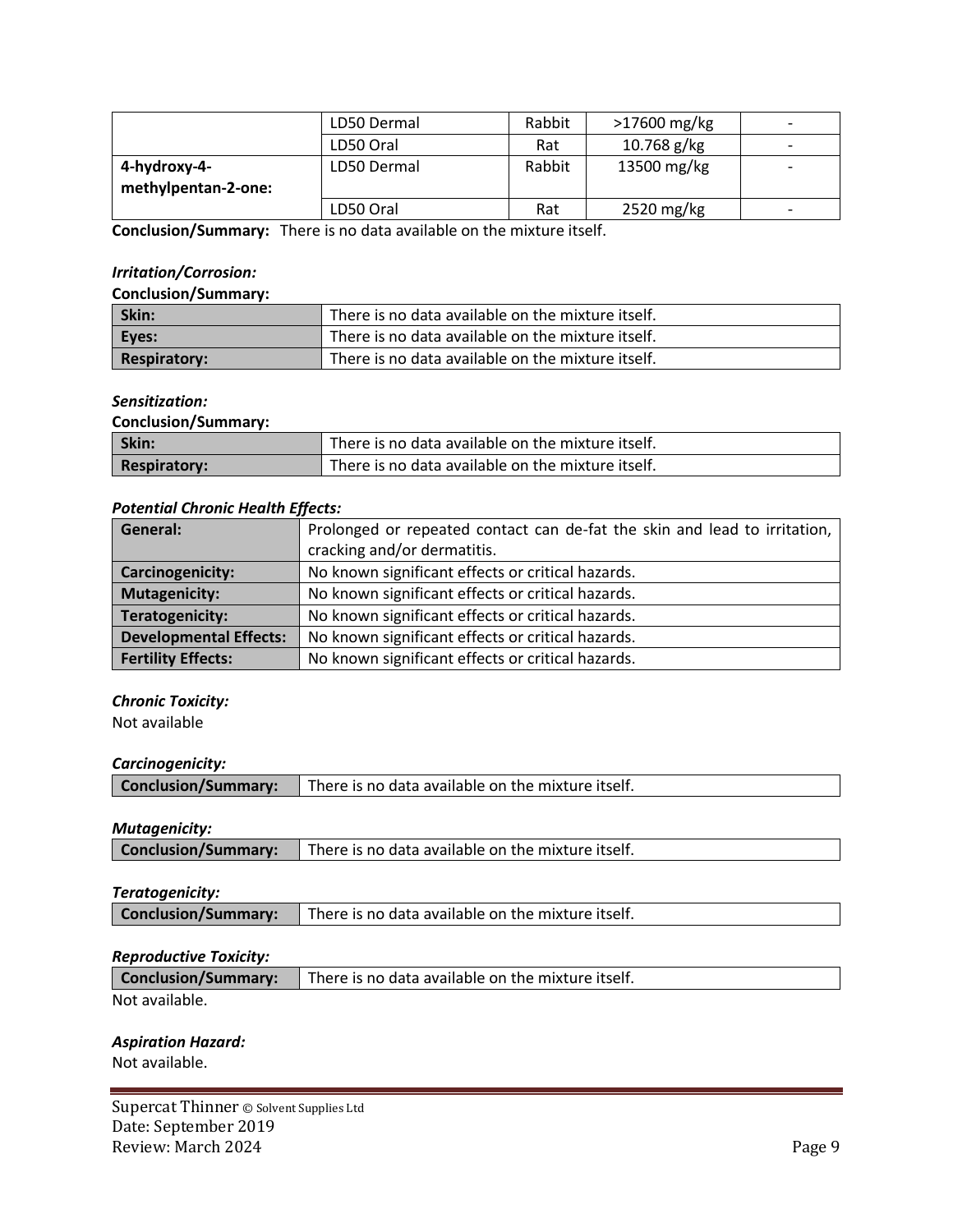### *Numerical Measures of Toxicity:*

### **Acute Toxicity Estimates:**

| Route:                       | <b>ATE Value:</b> |
|------------------------------|-------------------|
| Oral:                        | 1304.2 mg/kg      |
| Dermal:                      | 8000.1 mg/kg      |
| <b>Inhalation (vapours):</b> | 25.97 mg/l        |

There is no data available on the mixture itself. The mixture has been assessed following the conventional method of the CLP Regulation (EC) No 1272/2008 and is classified for toxicological properties accordingly. See Sections 2 and 3 for details.

Exposure to component solvent vapour concentrations in excess of the stated occupational exposure limit may result in adverse health effects such as mucous membrane and respiratory system irritation and adverse effects on the kidneys, liver and central nervous system. Symptoms and signs include: headache, dizziness, fatigue, muscular weakness, drowsiness and, in extreme cases, loss of consciousness.

Solvents may cause some of the above effects by absorption through the skin. Repeated or prolonged contact with the mixture may cause removal of natural fat from the skin, resulting in non-allergic contact dermatitis and absorption through the skin.

If splashed in eyes, the liquid may cause irritation and reversible damage.

Ingestion may cause nausea, diarrhea and vomiting.

This takes into account, where known, delayed and immediate effects and also chronic effects of components from short-term and long-term exposure by oral, inhalation and dermal routes of exposure and eye contact.

Section 12: Section 12: Section 12:

### **Eco-Toxicity:**

This material is harmful to aquatic life.

### **Aquatic and Terrestrial Toxicity:**

Not available.

### **Persistence and Degradability:**

Not available.

### **Bio-Accumulative Potential:**

| <b>Product/Ingredient Name:</b> | LogPow:           | <b>BCF:</b>              | <b>Potential:</b> |
|---------------------------------|-------------------|--------------------------|-------------------|
| butan-1-ol:                     | 0.88              |                          | Low               |
| n-butyl acetate:                | 1.78              | $\overline{\phantom{0}}$ | LOW.              |
| 4-hydroxy-4-methylpentan-2-one: | $-0.14$ to $1.03$ | $\overline{\phantom{0}}$ | ∟ow               |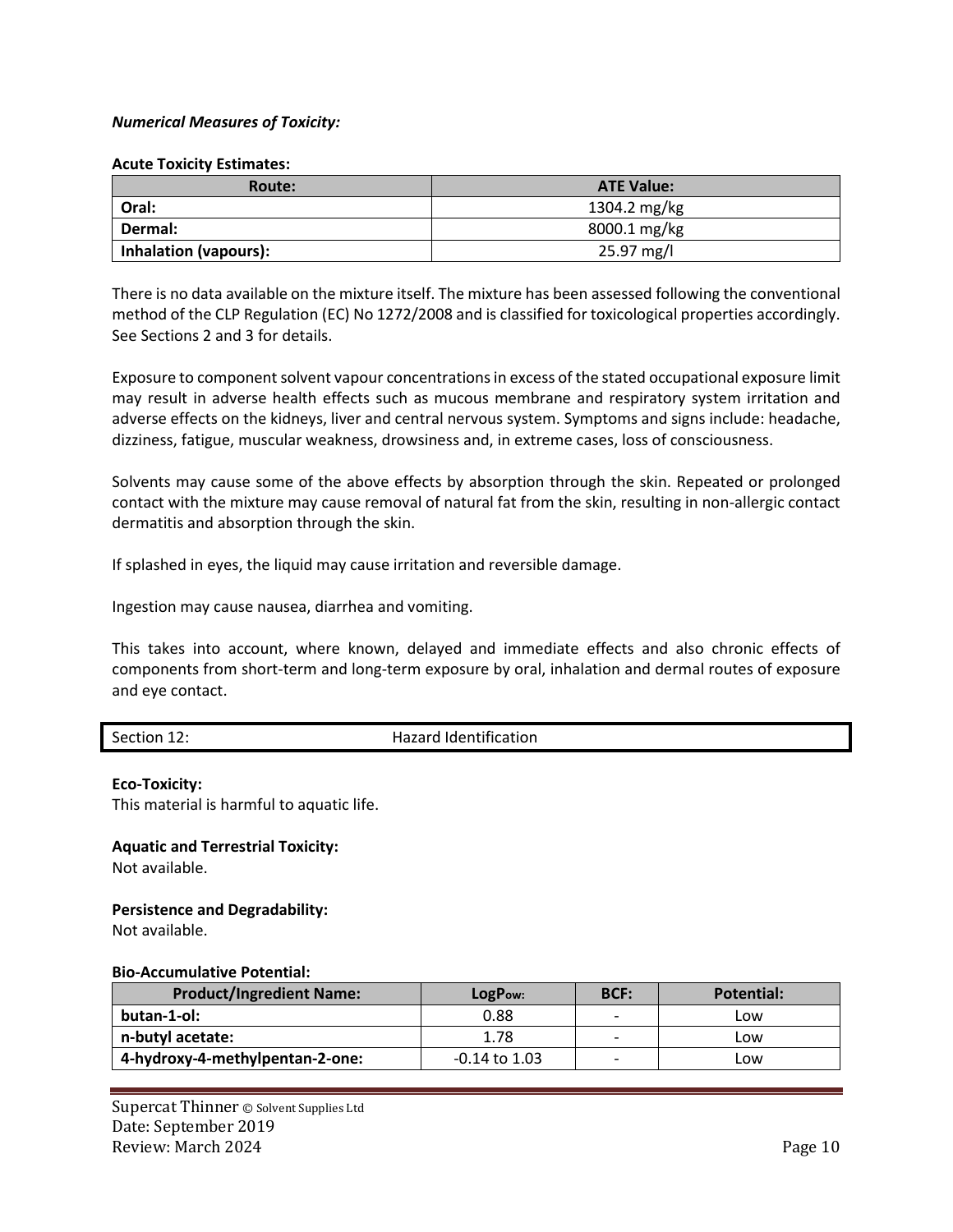**Mobility in Soil: Soil/water partition coefficient (Koc): Not available Other Adverse Effects: No known significant effects or critical hazards.**

#### **Do not allow to enter drains or watercourses.**

| Section 13: | <b>Disposal Considerations</b> |
|-------------|--------------------------------|
|-------------|--------------------------------|

### **Disposal Methods:**

The generation of waste should be avoided or minimized wherever possible. Disposal of this product, solutions and any by-products should at all times comply with the requirements of environmental protection and waste disposal legislation and any regional local authority requirements. Dispose of surplus and non-recyclable products via a licensed waste disposal contractor. Waste should not be disposed of untreated to the sewer unless fully compliant with the requirements of all authorities with jurisdiction. Waste packaging should be recycled. Incineration or landfill should only be considered when recycling is not feasible. This material and its container must be disposed of in a safe way. Care should be taken when handling emptied containers that have not been cleaned or rinsed out. Empty containers or liners may contain some product residues. Vapour from product residues may create a highly flammable or explosive atmosphere inside the container. Do not cut, weld or grind used containers unless they have been cleaned thoroughly internally. Avoid dispersal of spilt material and runoff and contact with soil, waterways, drains and sewers.

### **Not Suitable:**

Do not allow to enter drains or waterways.

*The classification of this product may meet the criteria for a hazardous waste. Disposal should be in accordance with applicable regional, national and local laws and regulations.*

Refer to Section 7: Handling and Storage and Section 8: Exposure Controls/Personal Protection for additional handling information and protection of employees. Section 6. Accidental Release Measures.

| Section 14:                        | <b>Transport Information</b> |                |                |                |
|------------------------------------|------------------------------|----------------|----------------|----------------|
|                                    |                              |                |                |                |
|                                    | <b>NZ</b>                    | <b>ADG</b>     | <b>IMDG</b>    | <b>IATA</b>    |
| <b>UN Number:</b>                  | <b>UN 1263</b>               | <b>UN 1263</b> | <b>UN 1263</b> | UN 1263        |
| <b>UN Proper Shipping Name:</b>    | Paint related                | Paint related  | Paint related  | Paint related  |
|                                    | material                     | material       | material       | material       |
| <b>Transport Hazard Class(es):</b> | 3                            | 3              | 3              | 3              |
| <b>Packing Group:</b>              | Ш                            | Ш              | Ш              | Ш              |
| <b>Environmental Hazards:</b>      | No                           | No             | No             | No             |
| <b>Marine Pollutant Substance:</b> | Not applicable               | Not applicable | Not applicable | Not applicable |

### **Additional Information:**

| <b>NZ</b>  | <br>$\sim$ $\sim$<br>itified<br>none<br>iue. |
|------------|----------------------------------------------|
| <b>ADG</b> | <br>None<br>$\sim$ $\sim$<br>ndentified      |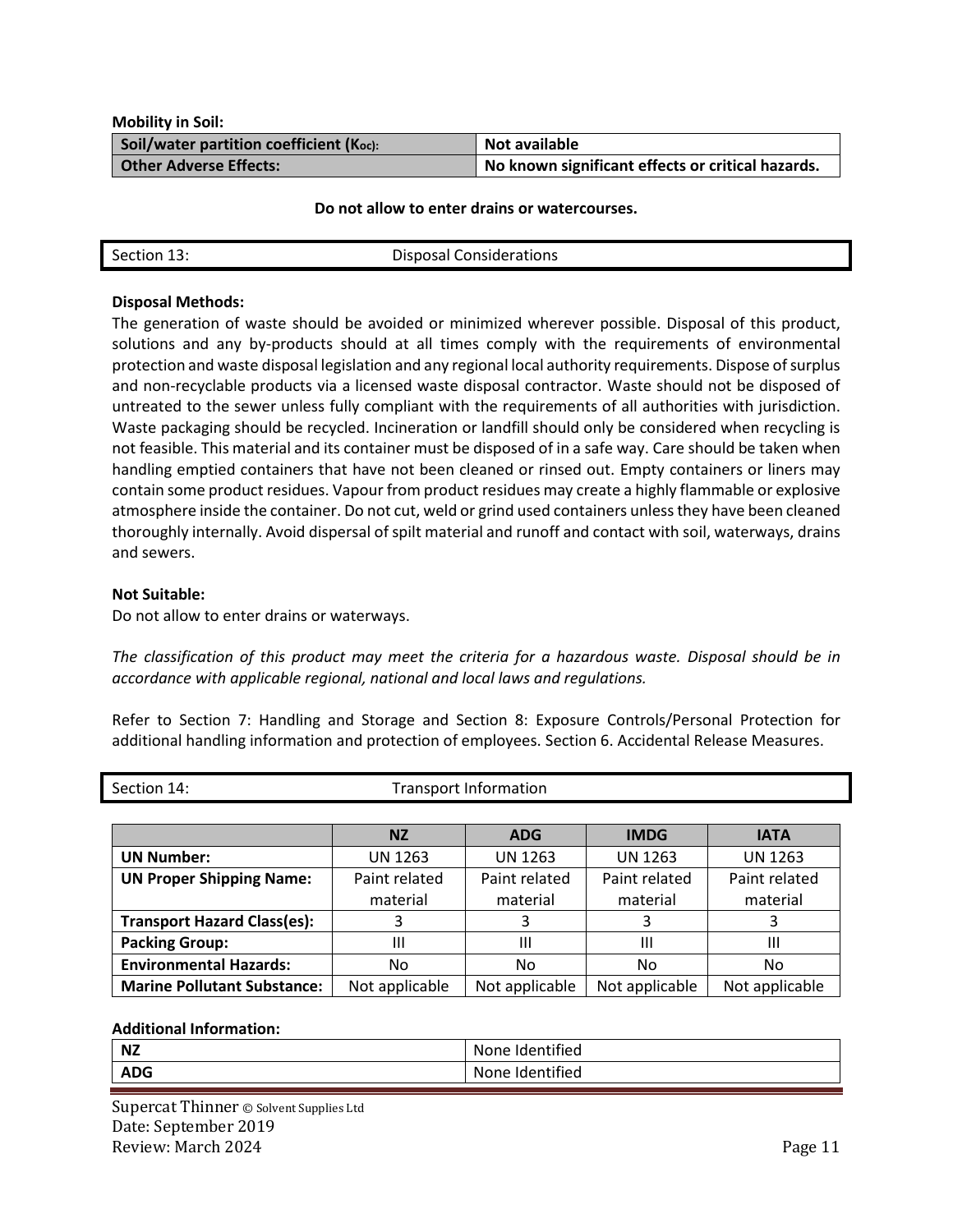| <b>Hazchem Code:</b> | 3Υ              |
|----------------------|-----------------|
| IMDG:                | None Identified |
| IATA:                | None Identified |

# **Special Precautions for User:**

*Transport within user's premises*: Always transport in closed containers that are upright and secure. Ensure that persons transporting the product know what to do in the event of an accident or spillage.

# **NZ Inventory of Chemicals (NZIoC):**

All components are listed or exempted.

# **HSNO Approval Number:**

HSR002662 Flammable

### **Emergency Management Regulations:**

| Level 1:                                   | Labelling required when 1L is present in a workplace.             |
|--------------------------------------------|-------------------------------------------------------------------|
| Level 2:                                   | MSDS required when any amount is present in a workplace. At       |
|                                            | least 2 x 4.5 kg powder fire extinguishers required when 500L is  |
|                                            | present in a workplace.                                           |
| Level 3:                                   | Emergency Response Plans and Secondary Containment required       |
|                                            | when 1000L is stored.                                             |
|                                            |                                                                   |
|                                            | Flammable Signage required when 1000L is present in a             |
|                                            | workplace.                                                        |
|                                            |                                                                   |
|                                            | Toxic Signage required when 10000L is present in a workplace.     |
|                                            |                                                                   |
|                                            | Corrosive Signage required when 1000L is present in a workplace.  |
|                                            |                                                                   |
|                                            | Eco-toxic Signage required when 10000L is present in a workplace. |
| <b>Classes 1 to 5 Control Regulations:</b> | Hazardous Atmosphere Zones required for quantities greater than:  |
|                                            | 100L (Closed), 25L (Decanting), 5L (Open Occasionally), 1L (Open  |
|                                            | Continuously).                                                    |
|                                            | Hazardous Substances Location Certificate required for quantities |
|                                            | greater than:                                                     |
|                                            | 1500L (Containers up to 5L), 500L (Containers >5L), 250L (Open    |
|                                            | Containers).                                                      |
| <b>Approved Handler:</b>                   | Not applicable.                                                   |